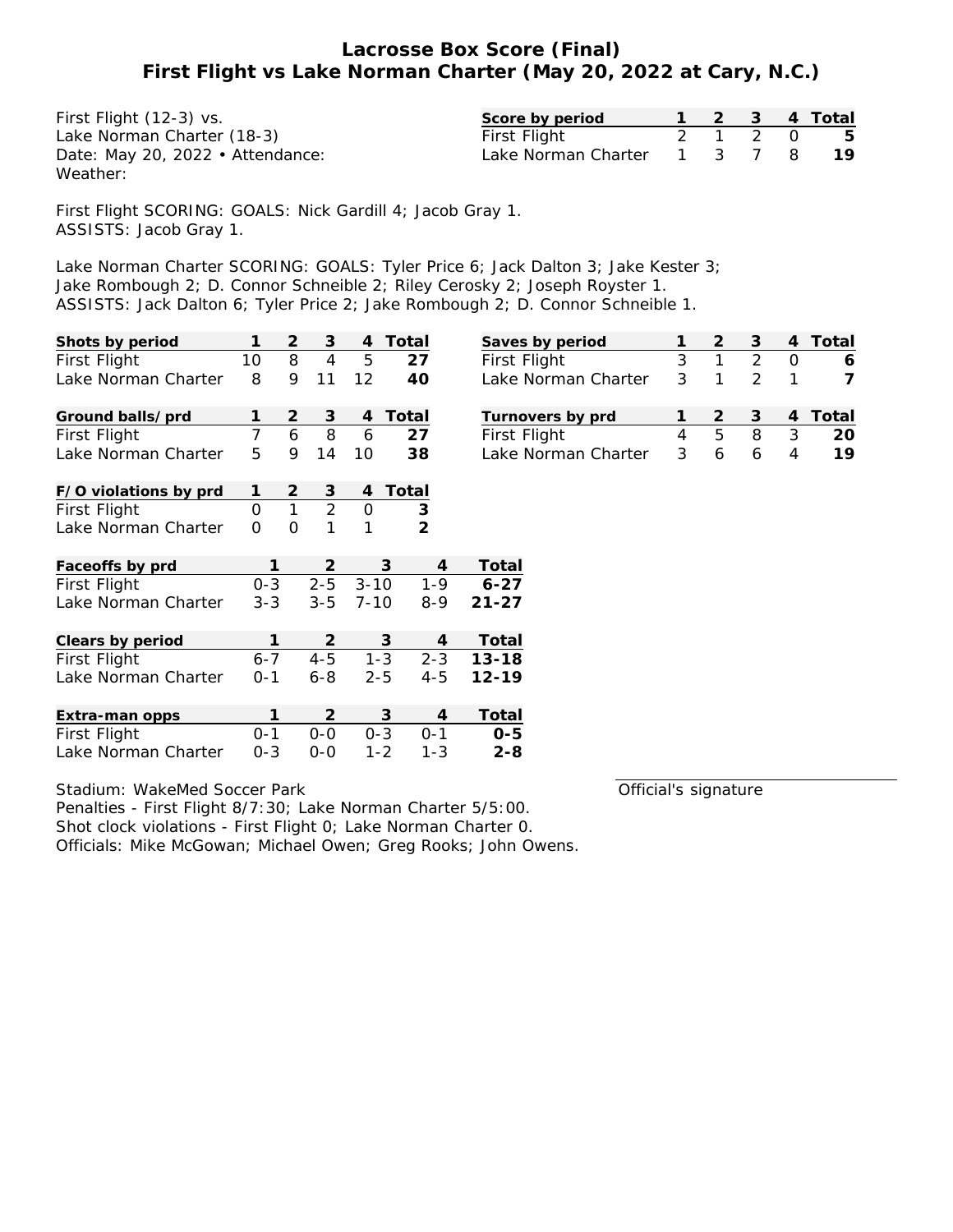## **Lacrosse Box Score (Final) First Flight vs Lake Norman Charter (May 20, 2022 at Cary, N.C.)**

|     |         | Scoring Summary: |             |      |                          |                     |          |
|-----|---------|------------------|-------------|------|--------------------------|---------------------|----------|
|     | No. Prd | Time Team        |             |      | Type Goal Scorer         | Assist              | Home-Vis |
| 1.  | 1st     | 8:04             | <b>FFHS</b> |      | Even Jacob Gray          | Unassisted          | $0 - 1$  |
| 2.  |         | 6:09             | <b>FFHS</b> |      | Even Nick Gardill        | Unassisted          | $0 - 2$  |
| 3.  |         | 3:27             | LNC         |      | Even Tyler Price         | Jack Dalton         | $1 - 2$  |
| 4.  | 2nd     | 10:03            | <b>FFHS</b> |      | Even Nick Gardill        | Unassisted          | $1 - 3$  |
| 5.  |         | 6:50             | LNC         | Even | Jake Kester              | Jack Dalton         | $2 - 3$  |
| 6.  |         | 5:00 LNC         |             |      | Even D. Connor Schneible | Jake Rombough       | $3 - 3$  |
| 7.  |         | 3:24             | LNC         |      | Even Jack Dalton         | Unassisted          | $4 - 3$  |
| 8.  | 3rd     | 10:19 LNC        |             |      | Even Tyler Price         | Unassisted          | $5 - 3$  |
| 9.  |         | 10:00 LNC        |             |      | Even Tyler Price         | Jake Rombough       | $6 - 3$  |
| 10. |         |                  | 9:18 FFHS   |      | Even Nick Gardill        | Jacob Gray          | $6 - 4$  |
| 11. |         | 5:27 LNC         |             |      | Even Jack Dalton         | Unassisted          | $7 - 4$  |
| 12. |         | 4:39 LNC         |             |      | Even Jake Rombough       | Jack Dalton         | $8 - 4$  |
| 13. |         | 4:13 LNC         |             |      | Even Tyler Price         | Jack Dalton         | $9 - 4$  |
| 14. |         | 3:10             | <b>LNC</b>  | Even | Jack Dalton              | D. Connor Schneible | $10 - 4$ |
| 15. |         | 2:12 LNC         |             | UP   | Jake Kester              | Unassisted          | $11 - 4$ |
| 16. |         | 1:07             | <b>FFHS</b> | Even | Nick Gardill             | Unassisted          | $11 - 5$ |
| 17. | 4th     | 11:23            | LNC         | Even | <b>Riley Cerosky</b>     | <b>Tyler Price</b>  | $12 - 5$ |
| 18. |         | 11:09 LNC        |             |      | Even Tyler Price         | Unassisted          | $13 - 5$ |
| 19. |         | 9:12 LNC         |             |      | Even Tyler Price         | Unassisted          | $14 - 5$ |
| 20. |         | 8:25 LNC         |             | UP.  | Jake Kester              | Unassisted          | $15 - 5$ |
| 21. |         | 7:50             | <b>LNC</b>  | Even | <b>Riley Cerosky</b>     | Jack Dalton         | $16 - 5$ |
| 22. |         | 6:15             | <b>LNC</b>  |      | Even Jake Rombough       | <b>Tyler Price</b>  | $17 - 5$ |
| 23. |         | 6:07             | <b>LNC</b>  | Even | Joseph Royster           | Unassisted          | $18 - 5$ |
| 24. |         | 2:17 LNC         |             |      | Even D. Connor Schneible | Jack Dalton         | $19 - 5$ |

# **Penalty Summary:**

| Prd |            | Time Team | Player               | Min       | Offense                 |
|-----|------------|-----------|----------------------|-----------|-------------------------|
| 1st | 09:22 FFHS |           | 5-Cam Van Lunen      | $1:00$ PP | <b>CROSS-CHECK</b>      |
|     | 05:02 LNC  |           | 19-Matthew Mongillo  | $1:00$ PP | <b>CROSS-CHECK</b>      |
|     | 01:12 FFHS |           | 22-Braden Buckler    | $0:30$ PP | <b>TOO MANY PLAYERS</b> |
|     | 01:12 FFHS |           | 33-B. Garcia-Agresto | $1:00$ PP | <b>SLASHING</b>         |
| 3rd | 09:41      | LNC       | 23-Joseph Royster    | $1:00$ PP | <b>PUSHING</b>          |
|     | 07:02 LNC  |           | 11-Jake Kester       | $1:00$ PP | <b>SLASHING</b>         |
|     | 02:31 FFHS |           | 33-B. Garcia-Agresto | $1:00$ PP | <b>SLASHING</b>         |
|     | 02:31 FFHS |           | 33-B. Garcia-Agresto | $1:00$ PP | <b>SLASHING</b>         |
|     | 01:07      | LNC       | 8-Luke Thompson      | $1:00$ PP | <b>SLASHING</b>         |
| 4th | 09:12 FFHS |           | 33-B. Garcia-Agresto | $1:00$ PP | <b>SLASHING</b>         |
|     | 08:25 FFHS |           | 12-Lukas Cook        | $1:00$ PP | <b>SLASHING</b>         |
|     | 07:24 LNC  |           | 12-Tyler Price       | $1:00$ PP | <b>SLASHING</b>         |
|     | 04:12 FFHS |           | 23-Porter Smith      | $1:00$ PP | <b>SLASHING</b>         |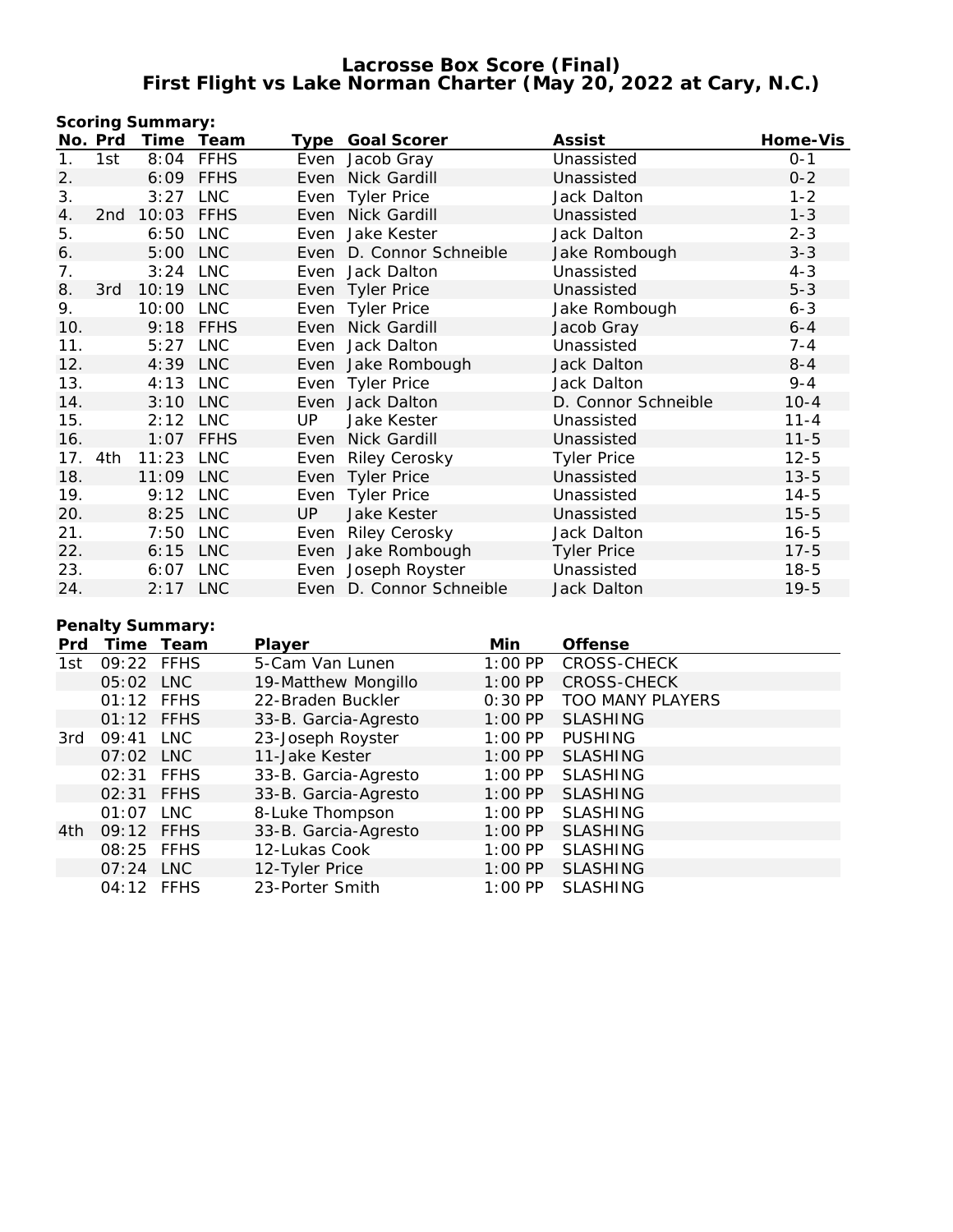**Lacrosse Box Score (Final) First Flight vs Lake Norman Charter (May 20, 2022 at Cary, N.C.)**

| Pos        | ##             | Player                        | G                            | A                        | Pts                          | Sh                | <b>SO</b>                | GB                       | Face      | TO                       | СT                       | Pens       |
|------------|----------------|-------------------------------|------------------------------|--------------------------|------------------------------|-------------------|--------------------------|--------------------------|-----------|--------------------------|--------------------------|------------|
| a          | 1              | Jack Dalton                   | 3                            | 6                        | 9                            | 6                 | 3                        |                          |           | $\overline{2}$           | 1                        |            |
| d          | 2              | Aiden Anderson                | $\qquad \qquad -$            | $\overline{\phantom{0}}$ | $\overline{\phantom{a}}$     | $\qquad \qquad -$ | $\overline{\phantom{0}}$ | 1                        |           | $\overline{\phantom{0}}$ | 1                        |            |
| m          | 3              | D. Connor Schneibl            | $\overline{2}$               | 1                        | 3                            | 4                 | $\overline{2}$           | 3                        | L,        | 2                        |                          |            |
| <b>Ism</b> | 5              | Mitch Kastel                  |                              |                          |                              |                   | $\overline{a}$           | $\overline{2}$           |           | $\overline{2}$           | $\overline{2}$           |            |
| d          | 8              | Luke Thompson                 | $\qquad \qquad \blacksquare$ |                          |                              |                   | $\overline{a}$           | 3                        |           | 1                        | $\overline{2}$           | $1 - 1:00$ |
| gk         | 9              | Noah Mcgovern                 | -                            | -                        | $\overline{\phantom{a}}$     |                   | $\overline{\phantom{0}}$ | 3                        |           | 2                        |                          |            |
| m          | 12             | <b>Tyler Price</b>            | 6                            | $\overline{2}$           | 8                            | 13                | 8                        | 5                        |           | 2                        | 2                        | $1 - 1:00$ |
| d          | 15             | Koy Burnette                  | $\overline{\phantom{0}}$     | $\overline{\phantom{0}}$ | $\overline{a}$               |                   | $\overline{a}$           | $\overline{4}$           | $5 - 8$   | 1                        | $\overline{2}$           |            |
| a          | 22             | Riley Cerosky                 | $\overline{2}$               | $\overline{a}$           | 2                            | $\overline{2}$    | $\overline{2}$           | 1                        |           | 1                        | $\overline{\phantom{0}}$ |            |
| m          | 23             | Joseph Royster                |                              |                          | 1                            | $\overline{2}$    | 1                        | 10                       | $16 - 18$ |                          |                          | $1 - 1:00$ |
|            |                | -- Substitutes --             |                              |                          |                              |                   |                          |                          |           |                          |                          |            |
|            | 10             | Andrew Webster                |                              |                          |                              |                   | $\overline{a}$           | 1                        |           | 1                        | 1                        |            |
|            | 11             | <b>Jake Kester</b>            |                              | $\overline{a}$           | 3                            | 6                 | 4                        | $\overline{\phantom{0}}$ |           |                          | 1                        | $1 - 1:00$ |
|            | 13             | Jake Rombough                 |                              | $\mathcal{P}$            | 4                            | 3                 | 3                        | $\mathbf{1}$             |           | 1                        |                          |            |
|            | 16             | Colin Bradley                 |                              |                          | $\overline{a}$               | 1                 | 1                        | 2                        |           |                          |                          |            |
|            | 17             | Matthew Virgilio              | $\overline{\phantom{a}}$     |                          |                              |                   | $\overline{a}$           |                          |           |                          |                          |            |
|            | 18             | Evan Konawalik                | -                            |                          | $\qquad \qquad \blacksquare$ | 1                 | $\overline{a}$           |                          | $0 - 1$   | $\overline{\phantom{a}}$ | 1                        |            |
|            | 19             | Matthew Mongillo              |                              |                          |                              |                   |                          |                          |           |                          |                          | $1 - 1:00$ |
|            | 20             | Connor Robinson               |                              |                          |                              | 1                 | 1                        |                          |           | $\overline{\phantom{0}}$ | 1                        |            |
|            | 24             | Ryan Ellington                |                              |                          | $\overline{\phantom{0}}$     | 1                 | $\qquad \qquad -$        |                          |           | $\overline{\phantom{m}}$ |                          |            |
|            | 25             | Landon Foshee                 |                              |                          |                              |                   | $\overline{a}$           | 1                        |           | 1                        | $\overline{2}$           |            |
|            | 27             | Jackson Dudan                 |                              |                          |                              |                   |                          | 1                        |           |                          | 1                        |            |
|            |                | Totals                        | 19                           | 11                       | 30                           | 40                | 25                       | 38                       | $21 - 27$ | 19                       | 17                       | $5 - 5:00$ |
|            |                |                               |                              |                          |                              |                   |                          |                          |           |                          |                          |            |
| #          |                | Goalkeepers<br><b>Minutes</b> |                              | GA                       |                              | W/L               |                          | Saves                    |           |                          |                          |            |
| 23         | Joseph Royster | 57:00                         |                              | 5                        |                              |                   |                          | 7                        |           |                          |                          |            |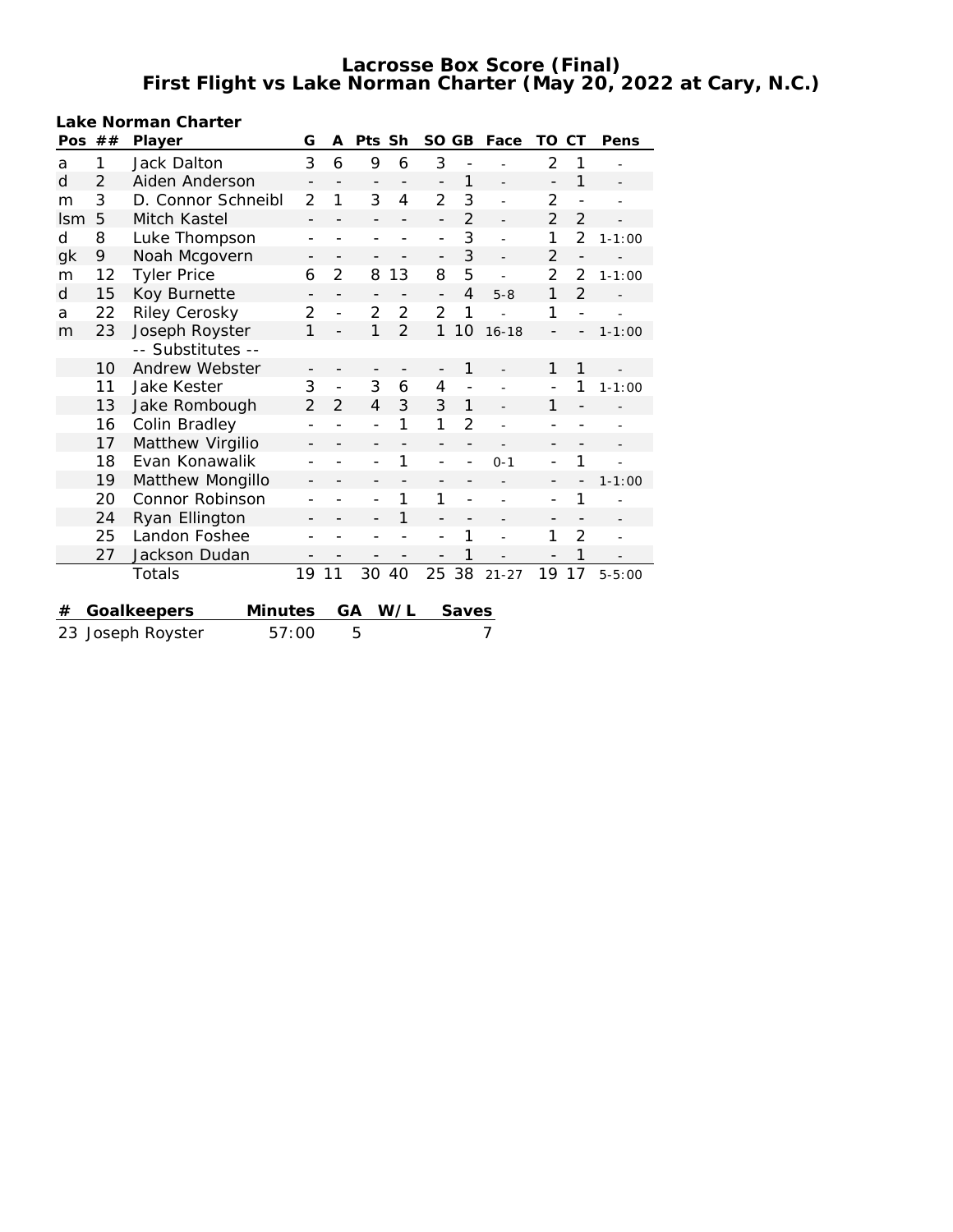**Lacrosse Box Score (Final) First Flight vs Lake Norman Charter (May 20, 2022 at Cary, N.C.)**

| First Flight |                             |                    |         |    |    |                          |               |                          |                |          |                          |                              |                   |
|--------------|-----------------------------|--------------------|---------|----|----|--------------------------|---------------|--------------------------|----------------|----------|--------------------------|------------------------------|-------------------|
|              | Pos $##$                    | G<br>Player        |         |    | A  | Pts Sh                   |               | SO GB                    |                | Face     | TO                       | СT                           | Pens              |
| a            | 2                           | James Summerton    |         |    |    |                          | 1             |                          | $\overline{2}$ |          | 3                        | $\qquad \qquad \blacksquare$ |                   |
| d            | 5                           | Cam Van Lunen      |         |    |    |                          | $\mathcal{P}$ | $\overline{a}$           | $\overline{4}$ | $1 - 1$  | 1                        | 4                            | $1 - 1:00$        |
| m            | 8                           | Nick Gardill       |         | 4  |    | 4                        | 10            | 5                        | $\overline{4}$ |          | 2                        | 3                            |                   |
| d            | 14                          | Will Robinson      |         |    |    |                          |               | $\overline{\phantom{0}}$ | 1              |          | $\overline{\phantom{0}}$ | 1                            | $\qquad \qquad =$ |
| m            | 15                          | Luke Rubino        |         |    |    |                          |               | $\overline{\phantom{0}}$ |                | $2 - 14$ | $\qquad \qquad -$        |                              |                   |
| m            | 16                          | Dylan Byard        |         |    |    | $\overline{\phantom{0}}$ | 3             | 1                        | $\overline{2}$ |          | $\qquad \qquad -$        | $\overline{2}$               |                   |
| a            | 19                          | Jackson Kelly      |         |    |    |                          |               |                          |                |          | 1                        |                              |                   |
| m            | 20                          | Joey Kreig         |         |    |    | -                        | 3             | 2                        | $\overline{2}$ |          | 3                        |                              |                   |
| d            | 33                          | B. Garcia-Agresto  |         |    |    |                          |               | $\overline{\phantom{0}}$ |                |          | 1                        |                              | $4 - 4:00$        |
| m            | 34                          | Jacob Gray         |         | 1  | 1  | 2                        | 5             | $\overline{4}$           | $\overline{4}$ | $1 - 5$  | $\overline{\phantom{a}}$ |                              |                   |
| gk           | 23                          | Porter Smith       |         |    |    |                          |               |                          |                | $2 - 5$  | $\overline{2}$           | 1                            | $1 - 1:00$        |
|              |                             | -- Substitutes --  |         |    |    |                          |               |                          |                |          |                          |                              |                   |
|              | 3                           | Caleb Jones        |         |    |    |                          |               |                          | 1              |          |                          |                              |                   |
|              | $\overline{4}$              | Peyton Kelly       |         |    |    |                          |               |                          |                |          | 1                        |                              |                   |
|              | 7                           | Nathan Tsonev      |         |    |    |                          |               |                          |                | $0 - 1$  |                          |                              |                   |
|              | 9                           | <b>Tony Yetzer</b> |         |    |    | -                        |               |                          | 1              |          | -                        |                              |                   |
|              | 12                          | Lukas Cook         |         |    |    |                          | 2             |                          | 1              |          | 2                        | 1                            | $1 - 1:00$        |
|              | 13                          | <b>Chase Reed</b>  |         |    |    |                          |               |                          |                | $0 - 1$  | $\overline{\phantom{0}}$ |                              |                   |
|              | 17                          | Joseph Wagner      |         |    |    |                          | 1             | -                        | $\overline{4}$ |          | 1                        | $\overline{2}$               |                   |
|              | 22                          | Braden Buckler     |         |    |    |                          |               |                          |                |          | 1                        | 1                            | $1 - 0:30$        |
|              | 35                          | <b>Brody Wild</b>  |         |    |    |                          |               |                          | 1              |          |                          |                              |                   |
|              |                             | Totals             |         | 5  | 1  | 6                        | 27            | 12                       | 27             | $6 - 27$ | 20                       | 15                           | $8 - 7:30$        |
|              |                             |                    |         |    |    |                          |               |                          |                |          |                          |                              |                   |
| #            |                             | Goalkeepers        | Minutes |    | GA |                          | W/L           |                          | <b>Saves</b>   |          |                          |                              |                   |
| 9            | <b>Tony Yetzer</b><br>60:00 |                    |         | 19 |    |                          |               |                          | 6              |          |                          |                              |                   |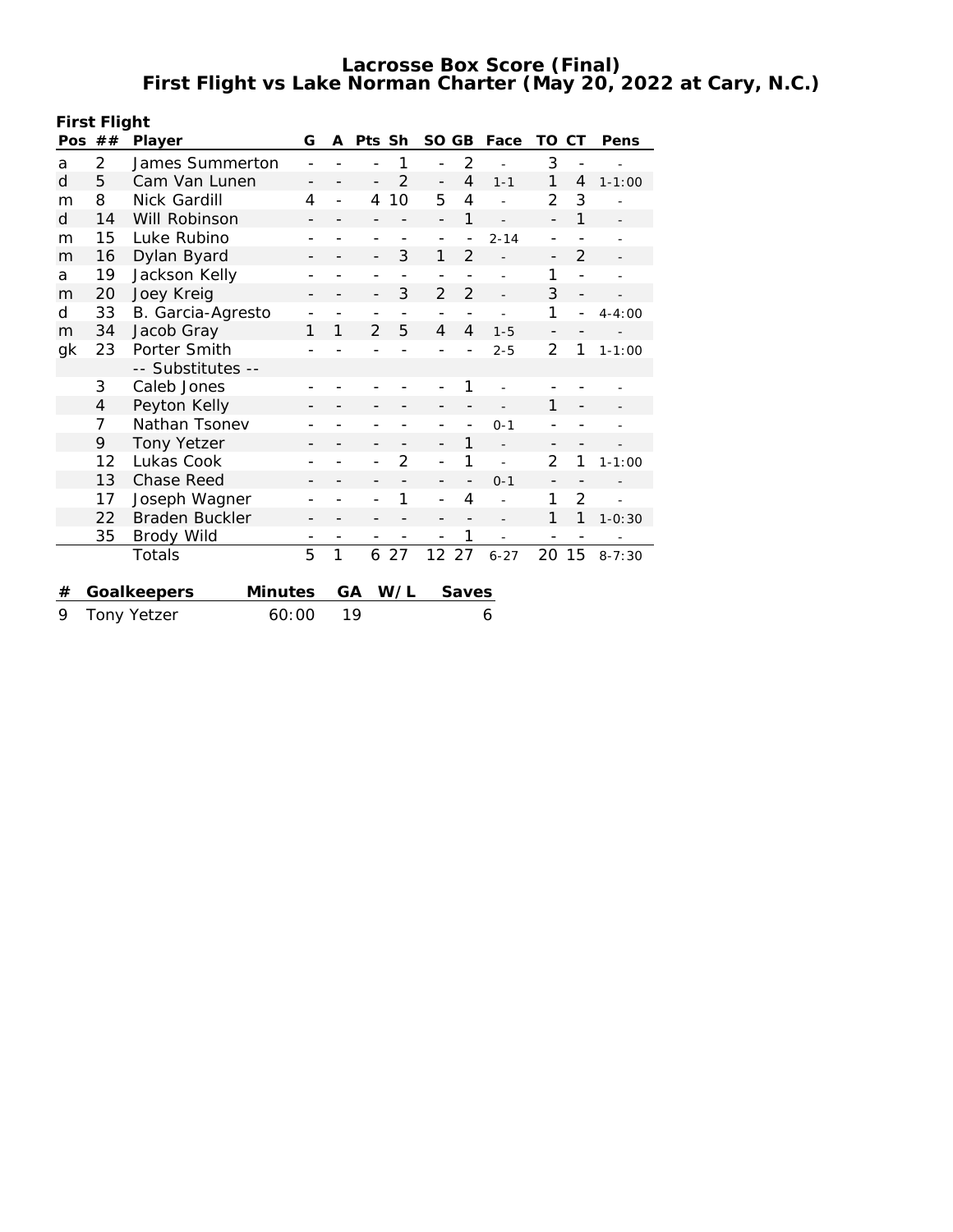# **Play-by-Play Summary (1st period) First Flight vs Lake Norman Charter (May 20, 2022 at Cary, N.C.)**

**First Flight Starters:**

- A 2 James Summerton
- D 5 Cam Van Lunen
- M 8 Nick Gardill
- D 14 Will Robinson
- M 15 Luke Rubino M 16 Dylan Byard
- A 19 Jackson Kelly
- M 20 Joey Kreig
- D 33 B. Garcia-Agresto
- M 34 Jacob Gray
- GK 23 Porter Smith
- 15:00 Tony Yetzer at goalie for FFHS.
- 12:00 Joseph Royster at goalie for LNC.
- 12:00 Faceoff Chase Reed vs Koy Burnette won by LNC, [12:00] Ground ball pickup by LNC Colin Bradley.
- 11:30 Shot by FFHS Nick Gardill WIDE.
- 11:06 Turnover by FFHS.
- 10:59 Ground ball pickup by FFHS Nick Gardill.
- 10:51 Clear attempt by FFHS good.
- 10:30 Shot by LNC Colin Bradley, SAVE Tony Yetzer.
- 10:22 Clear attempt by FFHS good.
- 10:13 Ground ball pickup by LNC Colin Bradley.
- 09:33 Shot by LNC Connor Robinson, SAVE Tony Yetzer.
- 09:22 Penalty on FFHS Cam Van Lunen (CROSS-CHECK/1:00) Extra-man opportunity.
- 09:20 Shot by FFHS Cam Van Lunen HIT POST.
- 09:06 Shot by FFHS Jacob Gray, SAVE Joseph Royster.
- 08:45 Shot by FFHS Jacob Gray WIDE.
- 08:39 Ground ball pickup by FFHS James Summerton.
- 08:17 Shot by FFHS Nick Gardill HIT POST.
- 08:07 Ground ball pickup by FFHS Nick Gardill.
- 08:04 GOAL by FFHS Jacob Gray (FIRST GOAL).

## **FIRST FLIGHT 1, LAKE NORMAN CHARTER 0**

- 08:04 Ground ball pickup by FFHS Joseph Wagner.
- 08:04 Shot by LNC Tyler Price HIGH.
- 06:31 Clear attempt by FFHS good.
- 06:09 GOAL by FFHS Nick Gardill.

## **FIRST FLIGHT 2, LAKE NORMAN CHARTER 0**

- 06:09 Faceoff Luke Rubino vs Joseph Royster won by LNC.
- 05:47 Turnover by LNC Jake Rombough (caused by Cam Van Lunen).
- 05:38 Ground ball pickup by FFHS Cam Van Lunen.
- 05:29 Clear attempt by FFHS good.
- 05:21 Shot by FFHS Jacob Gray, SAVE Joseph Royster.
- 05:15 Ground ball pickup by FFHS Joseph Wagner.
- 05:06 Shot by FFHS Joseph Wagner HIGH.
- 05:02 Penalty on LNC Matthew Mongillo (CROSS-CHECK/1:00) Extra-man opportunity.
- 04:55 Shot by FFHS Jacob Gray, SAVE Joseph Royster.
- 04:51 Ground ball pickup by LNC Luke Thompson.

# **Lake Norman Charter Starters:**

| А          |         | Jack Dalton          |
|------------|---------|----------------------|
| D          | 2       | Aiden Anderson       |
| M          | 3       | D. Connor Schneible  |
| <b>LSM</b> | 5       | Mitch Kastel         |
| D          | 8       | Luke Thompson        |
| <b>GK</b>  | 9       | Noah Mcgovern        |
| M          | $12 \,$ | <b>Tyler Price</b>   |
| D          | 15      | Koy Burnette         |
| А          | 22      | <b>Riley Cerosky</b> |
| M          | 23      | Joseph Royster       |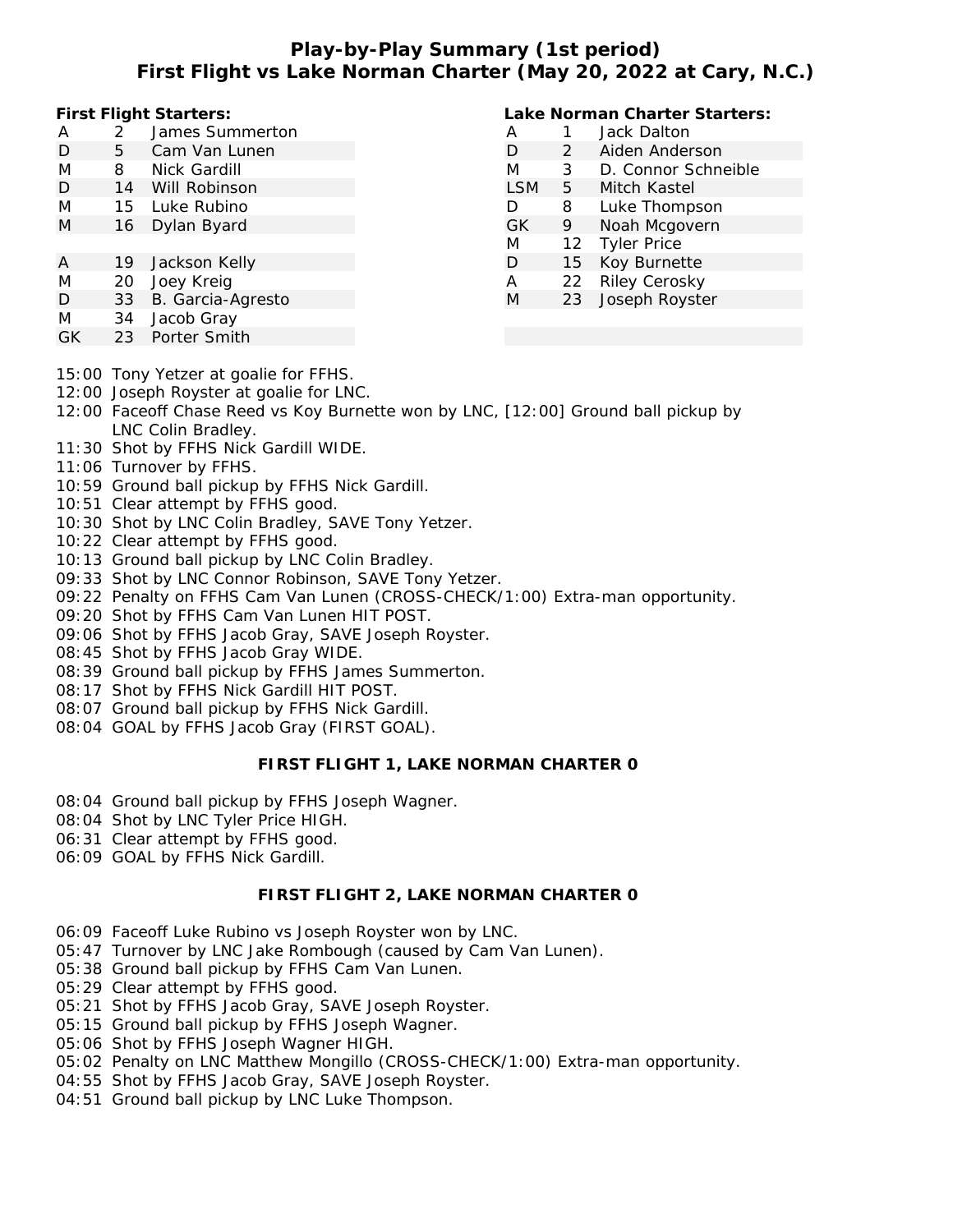# **Play-by-Play Summary (1st period) First Flight vs Lake Norman Charter (May 20, 2022 at Cary, N.C.)**

- 04:49 Clear attempt by LNC failed.
- 04:44 Turnover by LNC Luke Thompson (caused by Cam Van Lunen).
- 04:35 Ground ball pickup by FFHS Cam Van Lunen.
- 04:30 Turnover by FFHS.
- 03:27 GOAL by LNC Tyler Price, Assist by Jack Dalton.

### **FIRST FLIGHT 2, LAKE NORMAN CHARTER 1**

- 03:25 Faceoff Luke Rubino vs Joseph Royster won by LNC, [03:25] Ground ball pickup by LNC Mitch Kastel.
- 02:58 Shot by LNC Evan Konawalik HIGH.
- 02:43 Shot by LNC Tyler Price WIDE.
- 02:36 Turnover by LNC (caused by Dylan Byard).
- 02:27 Clear attempt by FFHS good.
- 01:33 Turnover by FFHS Joey Kreig (caused by Andrew Webster).
- 01:12 Penalty on FFHS Braden Buckler (TOO MANY PLAYERS/0:30) Extra-man opportunity.
- 01:12 Penalty on FFHS B. Garcia-Agresto (SLASHING/1:00) Extra-man opportunity.
- 00:47 Shot by LNC Tyler Price, SAVE Tony Yetzer.
- 00:42 Clear attempt by FFHS failed.
- 00:31 Turnover by FFHS Joey Kreig (caused by Jackson Dudan).
- 00:27 Ground ball pickup by LNC Jackson Dudan.
- 00:19 Shot by LNC D. Connor Schneible HIT POST.
- 00:07 Clear attempt by FFHS good.
- 00:00 End-of-period.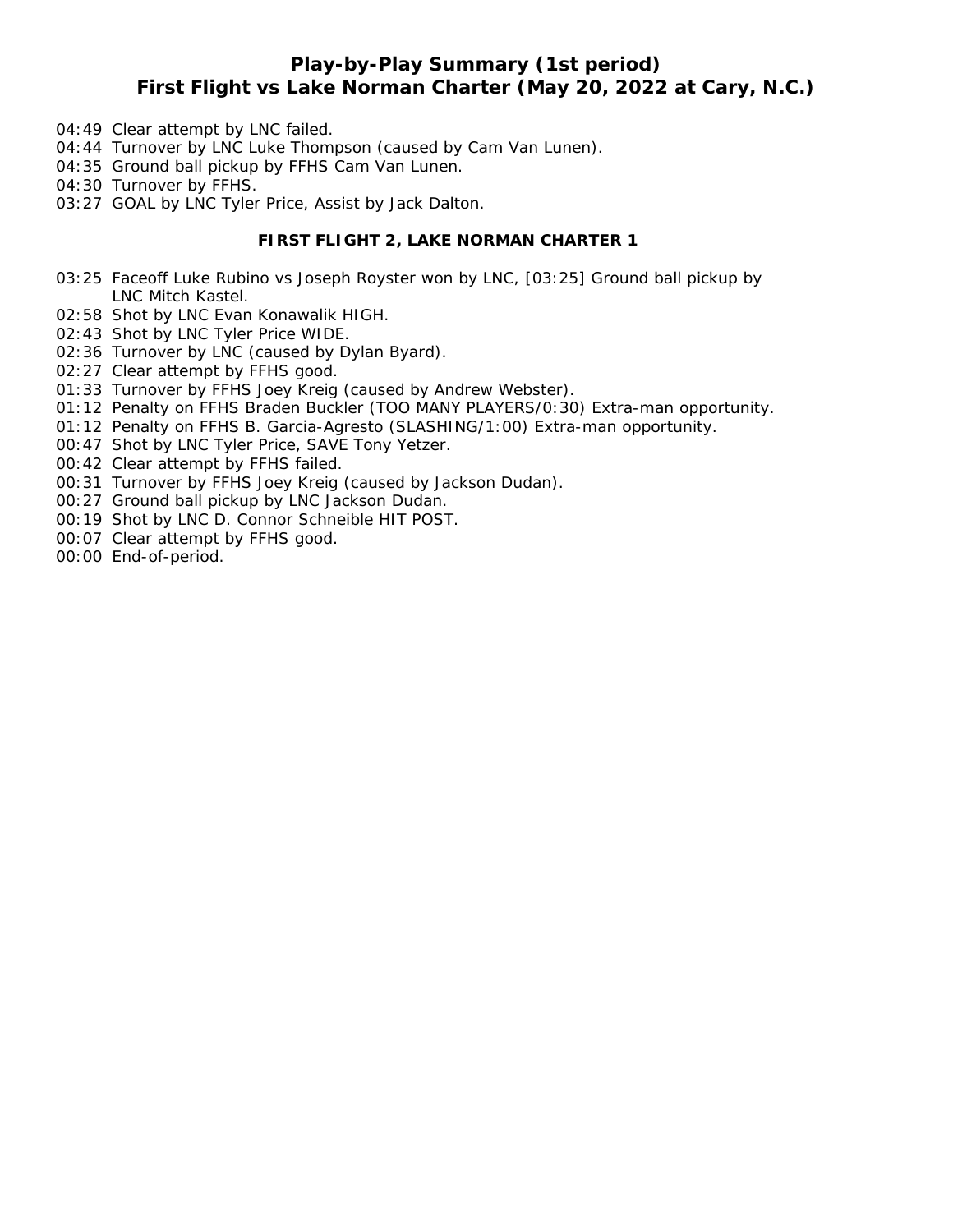## **Play-by-Play Summary (2nd period) First Flight vs Lake Norman Charter (May 20, 2022 at Cary, N.C.)**

- 12:00 Start of 2nd period [12:00].
- 12:00
- 12:00 Faceoff Porter Smith vs Koy Burnette won by FFHS, [12:00] Ground ball pickup by FFHS Dylan Byard.
- 11:15 Turnover by FFHS James Summerton (caused by Koy Burnette).
- 11:08 Ground ball pickup by LNC Koy Burnette.
- 11:05 Turnover by LNC Koy Burnette (caused by Joseph Wagner).
- 10:50 Clear attempt by LNC failed.
- 10:46 Clear attempt by LNC good.
- 10:37 Turnover by LNC Riley Cerosky (caused by Will Robinson).
- 10:12 Clear attempt by FFHS good.
- 10:10 Timeout by FFHS.
- 10:03 GOAL by FFHS Nick Gardill.

#### **FIRST FLIGHT 3, LAKE NORMAN CHARTER 1**

- 10:00 Faceoff Porter Smith vs Koy Burnette won by FFHS, [10:00] Ground ball pickup by FFHS Cam Van Lunen.
- 09:51 Shot by FFHS Dylan Byard BLOCKED.
- 09:19 Turnover by FFHS Nick Gardill (caused by Landon Foshee).
- 09:11 Ground ball pickup by LNC D. Connor Schneible.
- 09:01 Clear attempt by LNC failed.
- 08:58 Turnover by LNC D. Connor Schneible (caused by Nick Gardill).
- 08:51 Ground ball pickup by FFHS Caleb Jones.
- 08:49 Shot by FFHS Nick Gardill WIDE.
- 08:46 Ground ball pickup by FFHS Jacob Gray.
- 08:39 Ground ball pickup by LNC Noah Mcgovern.
- 08:28 Shot by LNC Jack Dalton BLOCKED.
- 08:23 Clear attempt by LNC good.
- 08:11 Clear attempt by FFHS good.
- 07:14 Shot by FFHS Joey Kreig BLOCKED.
- 07:11 Ground ball pickup by LNC Luke Thompson.
- 07:07 Clear attempt by LNC good.
- 07:07 Timeout by LNC.
- 06:50 GOAL by LNC Jake Kester, Assist by Jack Dalton.

#### **FIRST FLIGHT 3, LAKE NORMAN CHARTER 2**

- 06:50 Faceoff Porter Smith vs Koy Burnette won by LNC (on faceoff violation).
- 05:54 Ground ball pickup by FFHS Jacob Gray.
- 05:47 Shot by FFHS James Summerton WIDE.
- 05:39 Clear attempt by LNC good.
- 05:18 Shot by LNC Jake Kester BLOCKED.
- 05:08 Ground ball pickup by LNC Aiden Anderson.
- 05:00 GOAL by LNC D. Connor Schneible, Assist by Jake Rombough.

### **FIRST FLIGHT 3, LAKE NORMAN CHARTER 3**

- 05:00 Faceoff Porter Smith vs Koy Burnette won by LNC, [05:00] Ground ball pickup by LNC Joseph Royster.
- 04:33 Turnover by LNC Tyler Price (caused by Braden Buckler).
- 04:27 Clear attempt by FFHS good.
- 04:23 Turnover by FFHS Braden Buckler (caused by Luke Thompson).
- 04:20 Clear attempt by LNC good.
- 03:41 Turnover by LNC Jack Dalton.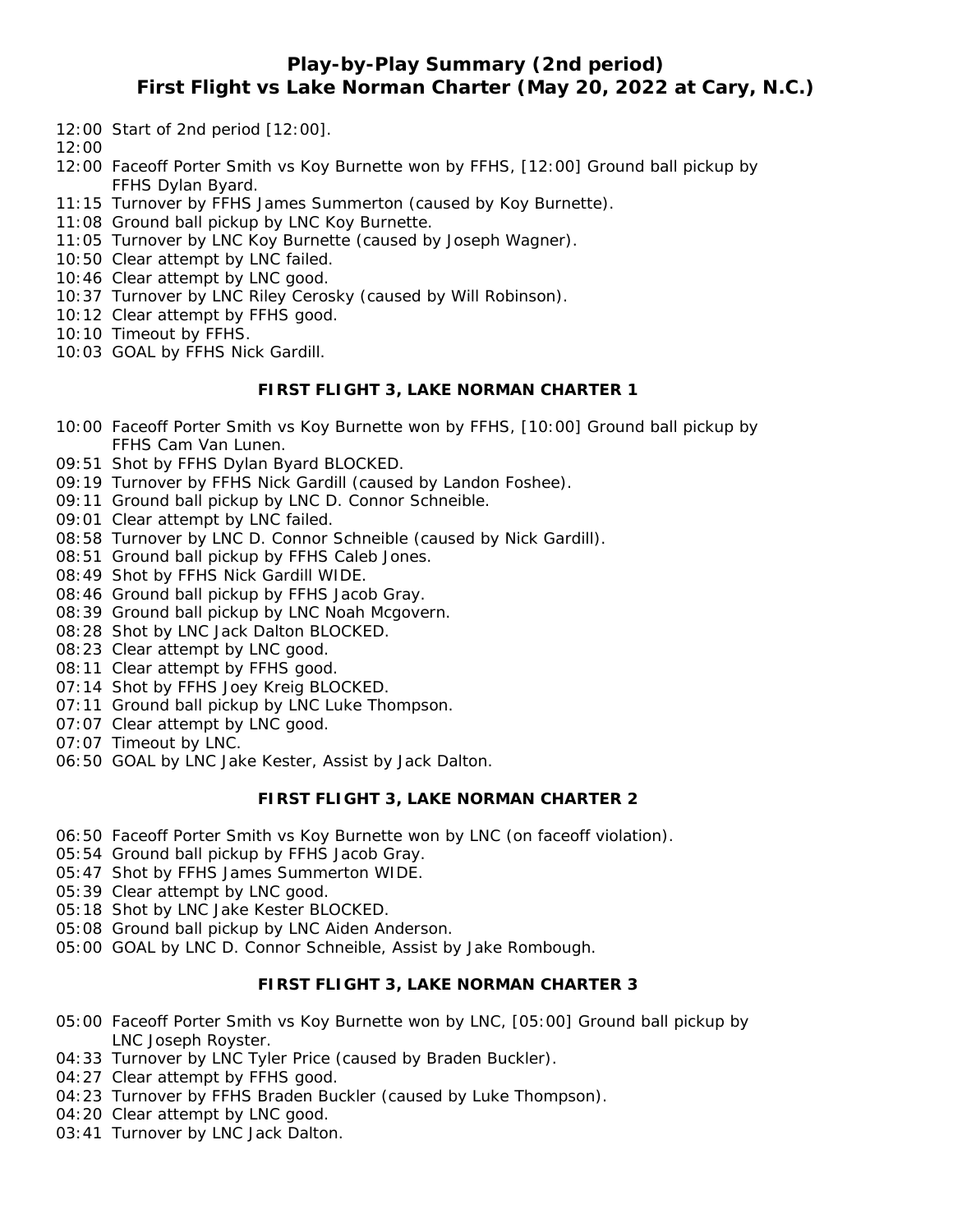# **Play-by-Play Summary (2nd period) First Flight vs Lake Norman Charter (May 20, 2022 at Cary, N.C.)**

- 03:31 Clear attempt by FFHS failed.
- 03:29 Turnover by FFHS B. Garcia-Agresto (caused by Jack Dalton).
- 03:24 GOAL by LNC Jack Dalton.

### **FIRST FLIGHT 3, LAKE NORMAN CHARTER 4**

- 03:24 Faceoff Porter Smith vs Koy Burnette won by LNC, [03:24] Ground ball pickup by LNC Joseph Royster.
- 02:49 Shot by LNC Jack Dalton BLOCKED.
- 02:44 Ground ball pickup by LNC Tyler Price.
- 02:37 Turnover by FFHS Lukas Cook (caused by Tyler Price).
- 02:31 Turnover by LNC.
- 02:28 Clear attempt by FFHS good.
- 01:30 Ground ball pickup by FFHS Joey Kreig.
- 01:19 Shot by FFHS Nick Gardill WIDE.
- 01:02 Shot by FFHS Joey Kreig, SAVE Joseph Royster.
- 00:55 Clear attempt by LNC good.
- 00:35 Shot by LNC Tyler Price WIDE.
- 00:09 Shot by LNC Tyler Price WIDE.
- 00:03 Ground ball pickup by LNC Tyler Price.
- 00:01 Shot by LNC Tyler Price, SAVE Tony Yetzer.
- 00:02
- 00:00 Shot by FFHS Cam Van Lunen BLOCKED.
- 00:00 End-of-period.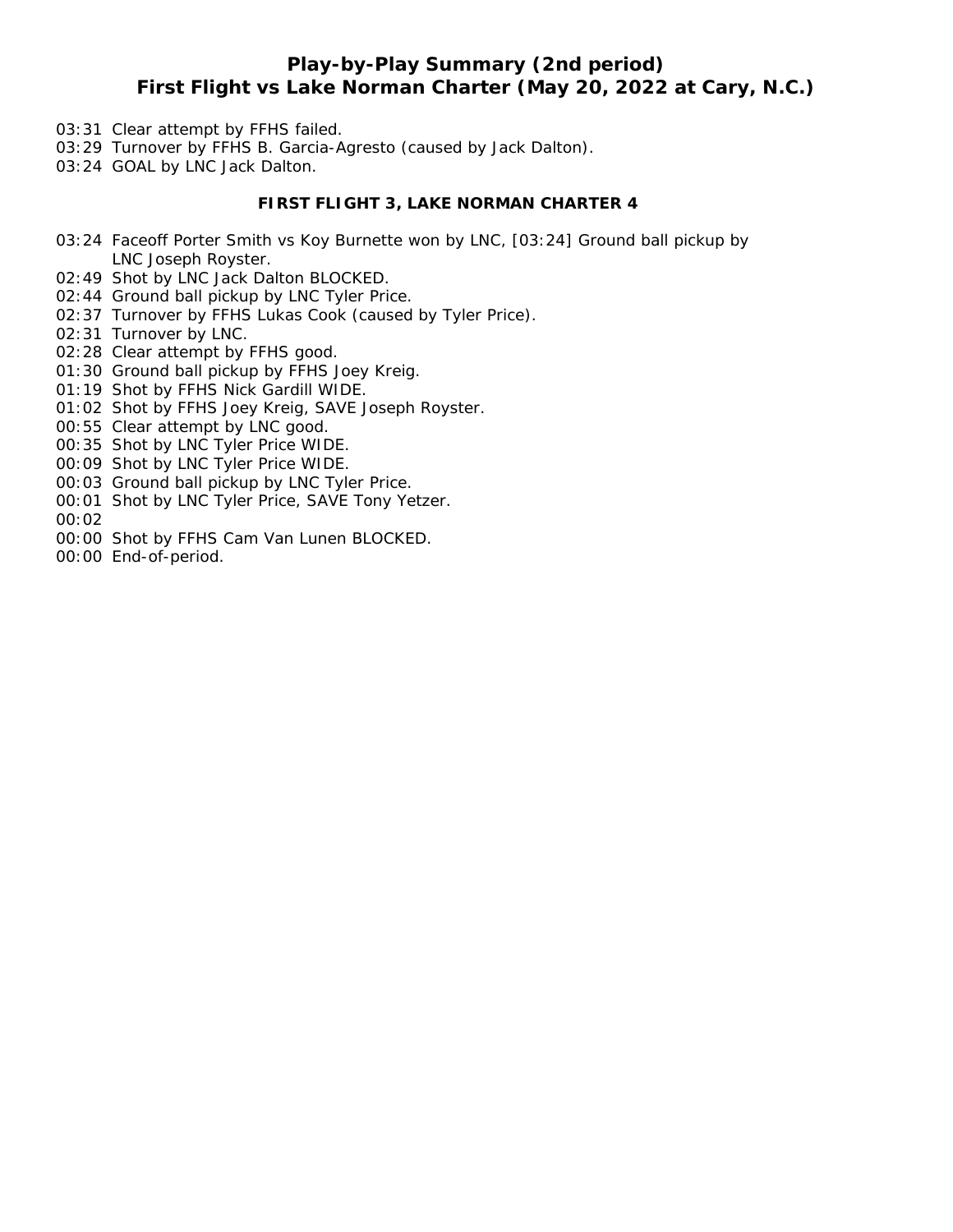# **Play-by-Play Summary (3rd period) First Flight vs Lake Norman Charter (May 20, 2022 at Cary, N.C.)**

- 12:00 Start of 3rd period [12:00].
- 12:00 Faceoff Luke Rubino vs Joseph Royster won by LNC, [12:00] Ground ball pickup by LNC D. Connor Schneible.
- 11:36 Shot by LNC Jake Kester, SAVE Tony Yetzer.
- 11:32 Clear attempt by FFHS failed.
- 11:29 Turnover by FFHS Porter Smith (caused by Luke Thompson).
- 11:12 Ground ball pickup by LNC Luke Thompson.
- 10:47 Shot by LNC Jake Rombough, SAVE Tony Yetzer.
- 10:41 Ground ball pickup by LNC Tyler Price.
- 10:31 Turnover by LNC Landon Foshee (caused by Porter Smith).
- 10:19 Clear attempt by FFHS failed.
- 10:15 Turnover by FFHS Porter Smith (caused by Tyler Price).
- 10:19 GOAL by LNC Tyler Price.

### **FIRST FLIGHT 3, LAKE NORMAN CHARTER 5**

- 10:19 Faceoff Luke Rubino vs Joseph Royster won by LNC (on faceoff violation).
- 10:00 GOAL by LNC Tyler Price, Assist by Jake Rombough.

#### **FIRST FLIGHT 3, LAKE NORMAN CHARTER 6**

- 09:51 Faceoff Luke Rubino vs Joseph Royster won by FFHS (on faceoff violation).
- 09:41 Penalty on LNC Joseph Royster (PUSHING/1:00) Extra-man opportunity.
- 09:18 GOAL by FFHS Nick Gardill, Assist by Jacob Gray.

### **FIRST FLIGHT 4, LAKE NORMAN CHARTER 6**

- 09:18 Faceoff Luke Rubino vs Joseph Royster won by FFHS, [09:18] Ground ball pickup by FFHS Joseph Wagner.
- 08:12 Ground ball pickup by FFHS Jacob Gray.
- 07:53 Turnover by FFHS Joseph Wagner (caused by Aiden Anderson).
- 07:46 Ground ball pickup by LNC Noah Mcgovern.
- 07:44 Clear attempt by LNC failed.
- 07:41 Turnover by LNC Noah Mcgovern (caused by Nick Gardill).
- 07:39 Ground ball pickup by FFHS Nick Gardill.
- 07:30 Turnover by FFHS Joey Kreig (caused by Connor Robinson).
- 07:23 Ground ball pickup by LNC Koy Burnette.
- 07:18 Clear attempt by LNC failed.
- 07:11 Turnover by LNC (caused by Nick Gardill).
- 07:06 Ground ball pickup by FFHS Nick Gardill.
- 07:04 Shot by FFHS Nick Gardill, SAVE Joseph Royster.
- 07:02 Penalty on LNC Jake Kester (SLASHING/1:00) Extra-man opportunity.
- 06:56 Turnover by FFHS James Summerton (caused by Mitch Kastel).
- 06:48 Clear attempt by LNC failed.
- 06:45 Turnover by LNC Mitch Kastel (caused by Cam Van Lunen).
- 06:42 Ground ball pickup by FFHS Cam Van Lunen.
- 06:35 Shot by FFHS Joey Kreig, SAVE Joseph Royster.
- 06:26 Clear attempt by LNC good.
- 05:27 GOAL by LNC Jack Dalton.

#### **FIRST FLIGHT 4, LAKE NORMAN CHARTER 7**

- 05:27 Faceoff Luke Rubino vs Joseph Royster won by LNC, [05:27] Ground ball pickup by LNC Joseph Royster.
- 04:39 GOAL by LNC Jake Rombough, Assist by Jack Dalton.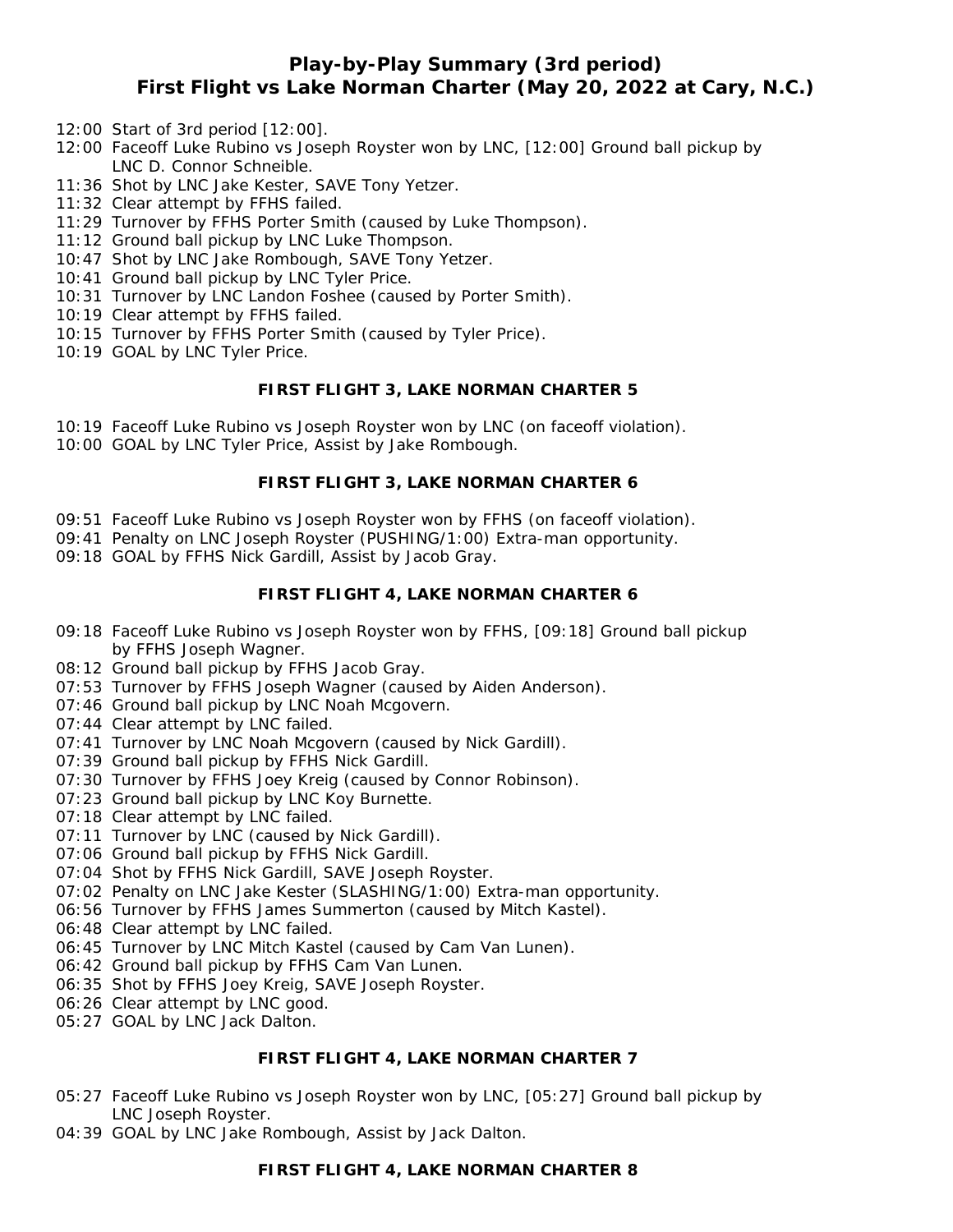# **Play-by-Play Summary (3rd period) First Flight vs Lake Norman Charter (May 20, 2022 at Cary, N.C.)**

- 04:39 Faceoff Luke Rubino vs Joseph Royster won by LNC, [04:39] Ground ball pickup by LNC Mitch Kastel.
- 04:39 Turnover by LNC Mitch Kastel (caused by Dylan Byard).
- 04:39 Ground ball pickup by FFHS James Summerton.
- 04:27 Turnover by FFHS James Summerton (caused by Mitch Kastel).
- 04:18 Turnover by FFHS Cam Van Lunen (caused by Koy Burnette).
- 04:14 Ground ball pickup by LNC Andrew Webster.
- 04:13 GOAL by LNC Tyler Price, Assist by Jack Dalton.

#### **FIRST FLIGHT 4, LAKE NORMAN CHARTER 9**

- 04:13 Faceoff Luke Rubino vs Joseph Royster won by LNC, [04:13] Ground ball pickup by LNC Joseph Royster.
- 03:30 Ground ball pickup by LNC Riley Cerosky.
- 03:10 GOAL by LNC Jack Dalton, Assist by D. Connor Schneible.

### **FIRST FLIGHT 4, LAKE NORMAN CHARTER 10**

- 03:10 Faceoff Luke Rubino vs Joseph Royster won by LNC (on faceoff violation).
- 02:51 Shot by LNC Jake Kester BLOCKED.
- 02:45 Ground ball pickup by LNC Tyler Price.
- 02:34 Shot by LNC Tyler Price HIGH.
- 02:31 Penalty on FFHS B. Garcia-Agresto (SLASHING/1:00) Extra-man opportunity.
- 02:31 Penalty on FFHS B. Garcia-Agresto (SLASHING/1:00) Extra-man opportunity.
- 02:12 GOAL by LNC Jake Kester (MAN-UP).

#### **FIRST FLIGHT 4, LAKE NORMAN CHARTER 11**

- 02:12 Faceoff Jacob Gray vs Koy Burnette won by FFHS, [02:12] Ground ball pickup by FFHS Jacob Gray.
- 01:32 Ground ball pickup by FFHS Joey Kreig.
- 01:07 GOAL by FFHS Nick Gardill.

#### **FIRST FLIGHT 5, LAKE NORMAN CHARTER 11**

- 01:07 Penalty on LNC Luke Thompson (SLASHING/1:00) Extra-man opportunity.
- 01:05 Faceoff Luke Rubino vs Joseph Royster won by LNC, [01:05] Ground ball pickup by LNC Joseph Royster.
- 00:51 Ground ball pickup by LNC Tyler Price.
- 00:22 Turnover by LNC Tyler Price.
- 00:18 Clear attempt by FFHS good.
- 00:05 Turnover by FFHS Jackson Kelly.
- 00:00 Ground ball pickup by LNC Koy Burnette.
- 00:00 Clear attempt by LNC good.
- 00:00 End-of-period.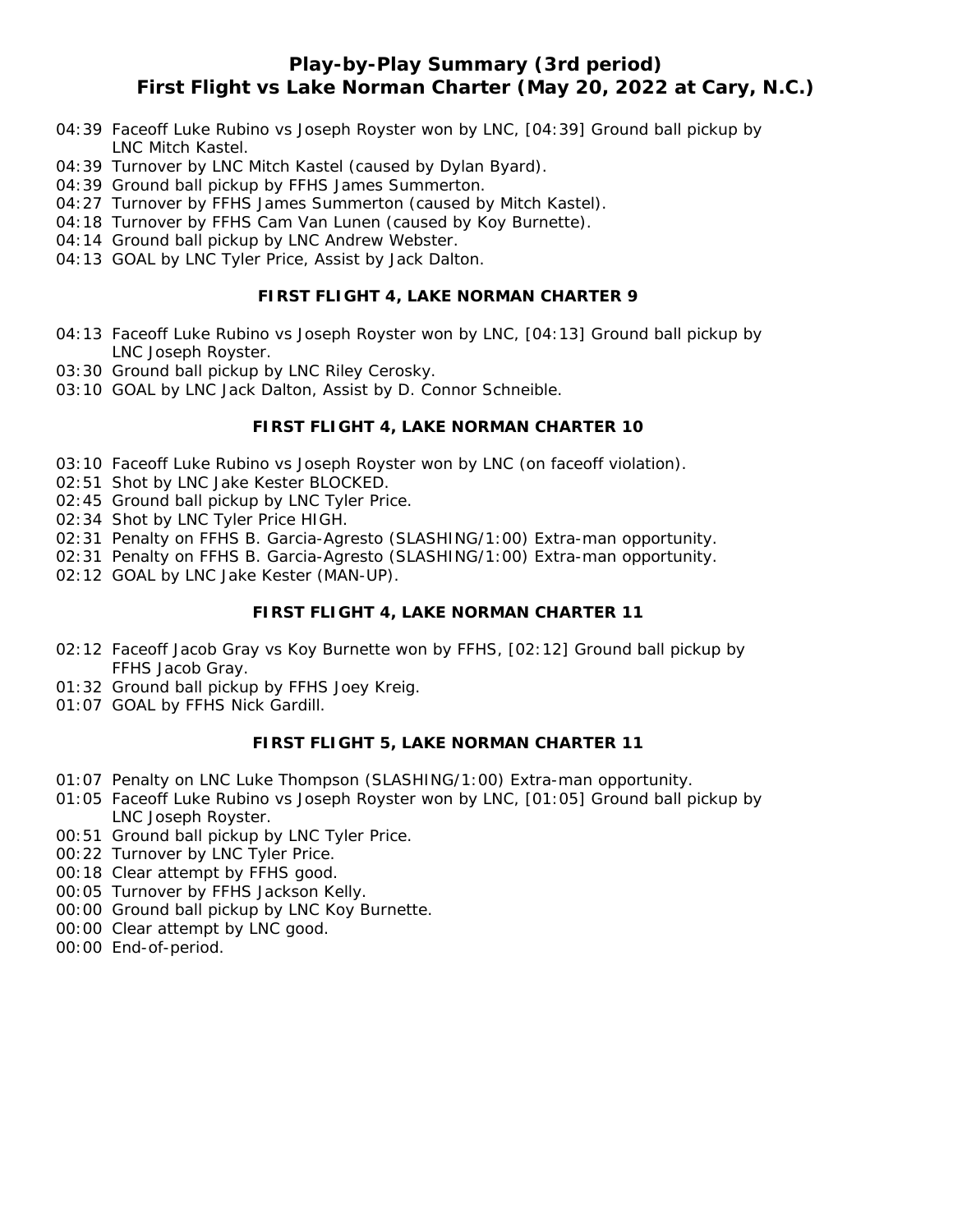## **Play-by-Play Summary (4th period) First Flight vs Lake Norman Charter (May 20, 2022 at Cary, N.C.)**

- 12:00 Start of 4th period [12:00].
- 12:00 Faceoff Jacob Gray vs Joseph Royster won by LNC, [12:00] Ground ball pickup by LNC Joseph Royster.
- 11:38 Shot by LNC D. Connor Schneible WIDE.
- 11:23 GOAL by LNC Riley Cerosky, Assist by Tyler Price.

## **FIRST FLIGHT 5, LAKE NORMAN CHARTER 12**

- 11:23 Faceoff Luke Rubino vs Joseph Royster won by LNC, [11:23] Ground ball pickup by LNC Joseph Royster.
- 11:20 Shot by LNC Joseph Royster HIGH.
- 11:09 GOAL by LNC Tyler Price.

#### **FIRST FLIGHT 5, LAKE NORMAN CHARTER 13**

- 11:09 Faceoff Jacob Gray vs Koy Burnette won by LNC, [11:09] Ground ball pickup by LNC Koy Burnette.
- 11:01 Shot by FFHS Dylan Byard, SAVE Joseph Royster.
- 10:58 Ground ball pickup by FFHS Dylan Byard.
- 10:35 Ground ball pickup by LNC Noah Mcgovern.
- 10:33 Clear attempt by LNC failed.
- 10:31 Turnover by LNC Noah Mcgovern (caused by Joseph Wagner).
- 10:26 Ground ball pickup by FFHS Joseph Wagner.
- 10:19 Shot by FFHS Nick Gardill WIDE.
- 10:02 Clear attempt by LNC good.
- 09:21 Shot by LNC Jack Dalton HIGH.
- 09:12 GOAL by LNC Tyler Price.

## **FIRST FLIGHT 5, LAKE NORMAN CHARTER 14**

- 09:12 Penalty on FFHS B. Garcia-Agresto (SLASHING/1:00) Extra-man opportunity.
- 09:12 Faceoff Jacob Gray vs Joseph Royster won by LNC, [09:12] Ground ball pickup by LNC D. Connor Schneible.
- 08:40 Turnover by LNC D. Connor Schneible (caused by Lukas Cook).
- 08:36 Ground ball pickup by FFHS Lukas Cook.
- 08:33 Clear attempt by FFHS failed.
- 08:30 Turnover by FFHS Lukas Cook (caused by Jake Kester).
- 08:25 GOAL by LNC Jake Kester (MAN-UP).

#### **FIRST FLIGHT 5, LAKE NORMAN CHARTER 15**

- 08:25 Penalty on FFHS Lukas Cook (SLASHING/1:00) Extra-man opportunity.
- 08:25 Faceoff Luke Rubino vs Joseph Royster won by LNC, [08:25] Ground ball pickup by LNC Jake Rombough.
- 07:50 GOAL by LNC Riley Cerosky, Assist by Jack Dalton.

### **FIRST FLIGHT 5, LAKE NORMAN CHARTER 16**

- 07:50 Faceoff Luke Rubino vs Joseph Royster won by LNC, [07:50] Ground ball pickup by LNC Joseph Royster.
- 07:44 Turnover by LNC Andrew Webster (caused by Cam Van Lunen).
- 07:36 Ground ball pickup by FFHS Brody Wild.
- 07:24 Penalty on LNC Tyler Price (SLASHING/1:00) Extra-man opportunity.
- 07:13 Turnover by FFHS Nick Gardill (caused by Landon Foshee).
- 07:06 Ground ball pickup by LNC Landon Foshee.